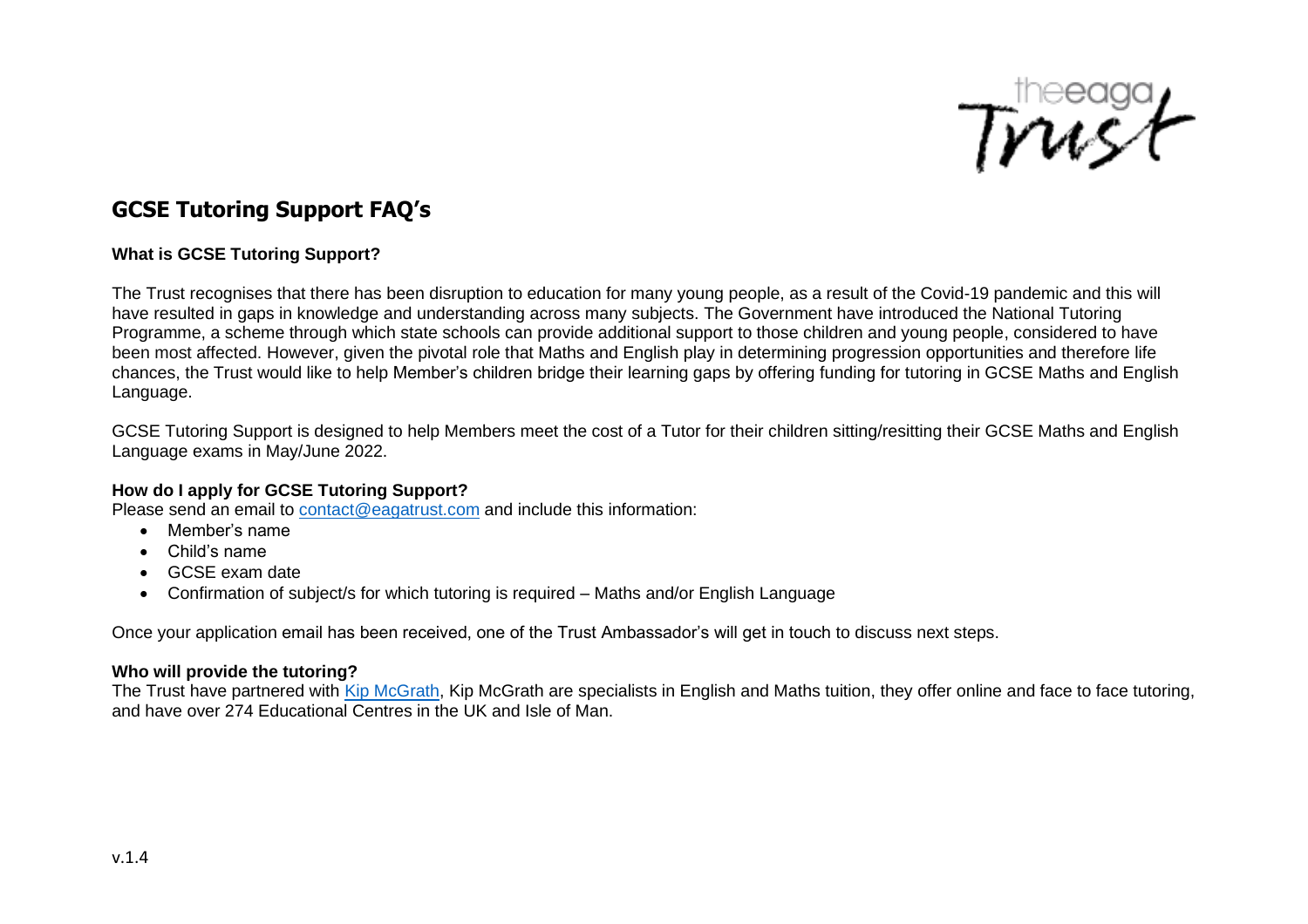## **How do I book my tutoring with Kip McGrath?**

Once your GCSE Tutoring Support application has been agreed and your tutoring approved by your eaga Trust Ambassador, you will be sent a confirmation email with your details, including number of sessions and subjects to be studied. You can then select the Kip McGrath Centre you wish to book your tutoring with via their website [www.kipmcgrath.co.uk/find-a-centre,](http://www.kipmcgrath.co.uk/find-a-centre) once you have selected your Centre please contact them via **telephone** to book your sessions, letting them know that you are a Member of the eaga Trust and sharing the confirmation email with them.

## **How many sessions will GCSE Tutoring Support provide?**

GCSE Tutoring Support will provide up to 10 sessions initially. Once these have been completed, you should contact the Trust to discuss further tutoring requirements. The Trust has the capacity to provide up to 20 Tutoring Support sessions for your child.

#### **How will these Tutoring Support sessions be split?**

You can decide how to split the Tutoring Support sessions based on the needs of your child. For example, you may feel your child would benefit from all sessions being used for English Language or all sessions for Maths, or you could decide to have a 60/40 split, 50/50 split etc.

#### **Will the GCSE Tutoring Support payments be made to me?**

No, GCSE Tutoring Support payments will be made directly to Kip McGrath by the Trust.

#### **I am already using a Kip McGrath; can I carry on using them and receive the GCSE Tutoring Support funding?**

Payments you have made to Kip McGrath prior to the introduction of Tutoring Support cannot be retrospectively claimed. However, you will be able to apply for GCSE Tutoring Support to help with the cost of further tutoring. Please make an application as above, once your application has been accepted by the eaga Trust for GCSE Tutoring Support you will need to contact Kip McGrath and advise them that you will be moving to the eaga Trust GSCE Tutoring Support Benefit and provide the confirmation email from the eaga Trust.

#### **I am already using a private tutor; can I carry on with this tutor and receive the GCSE Tutoring Support funding?**

The Trust have made provision for Members to access tutoring provided by Kip McGrath. The Trust have established and agreed a process with Kip McGrath to make it as easy and straight forward for our Members. Unfortunately, our processes do not allow for other tutors to be used.

#### **Will GCSE Tutoring Support cover any other subjects?**

Not at present, for this academic year the Trust is focusing on GCSE Maths and English Language as these are recognised as key qualifications for employment, progression into Further Education and Higher Education and recruitment into apprenticeships, with most employers requiring grade 4/C in each.